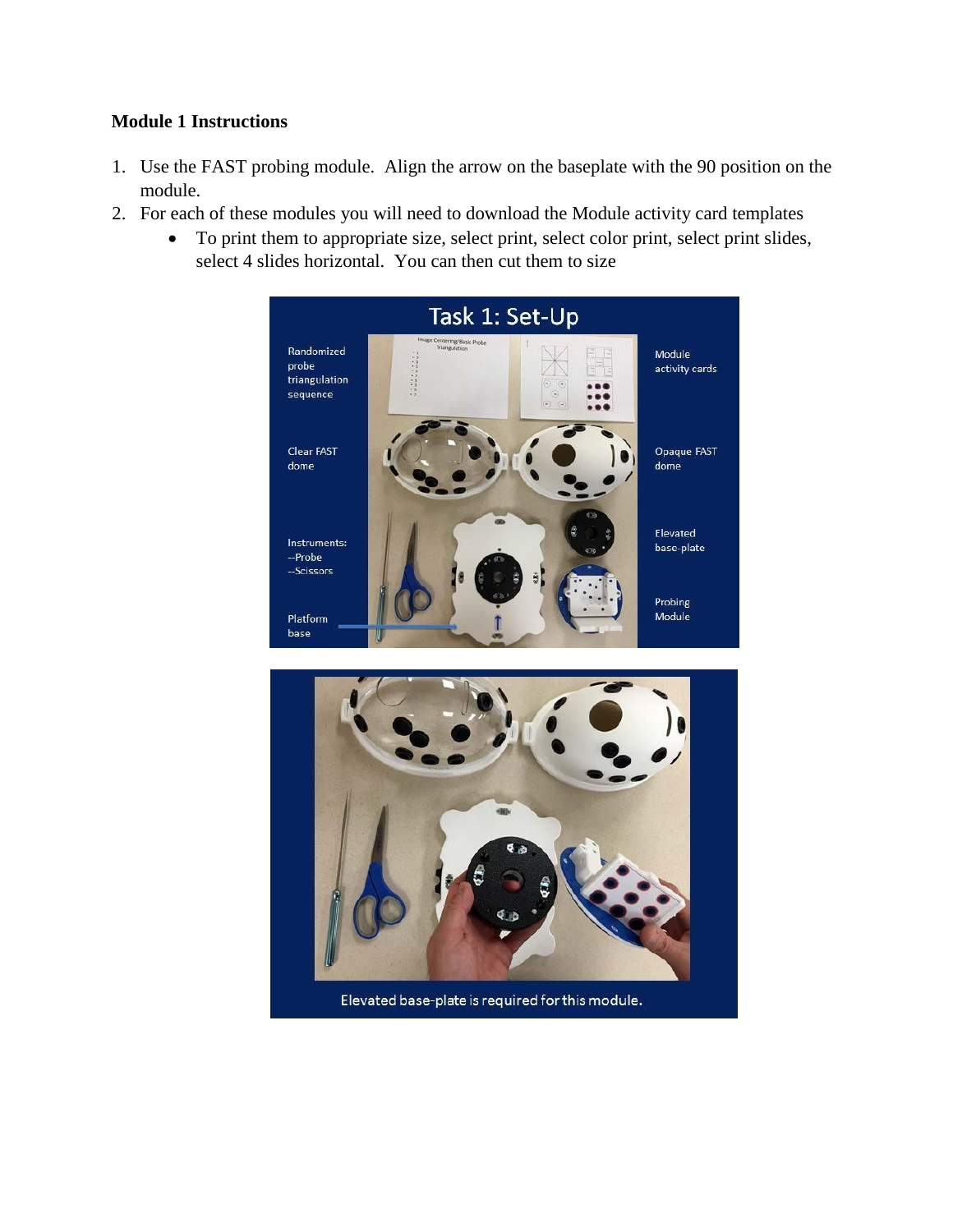

## **Horizon Control**

Using your LEFT hand rotate the camera head until each line is horizontal in the following sequence A, B, C, A, B, C. Complete the task with no errors in less than 25 seconds. Repeat the task with the camera in your RIGHT hand.

## **Deliberate Linear Motion**

Using your LEFT hand, position the far-right aspect of the horizontal line within the arrow on the monitor that indicates the direction of the light source. Follow the horizontal line to the left edge of the paper while keeping it entirely within the space of the arrow. After the arthroscope